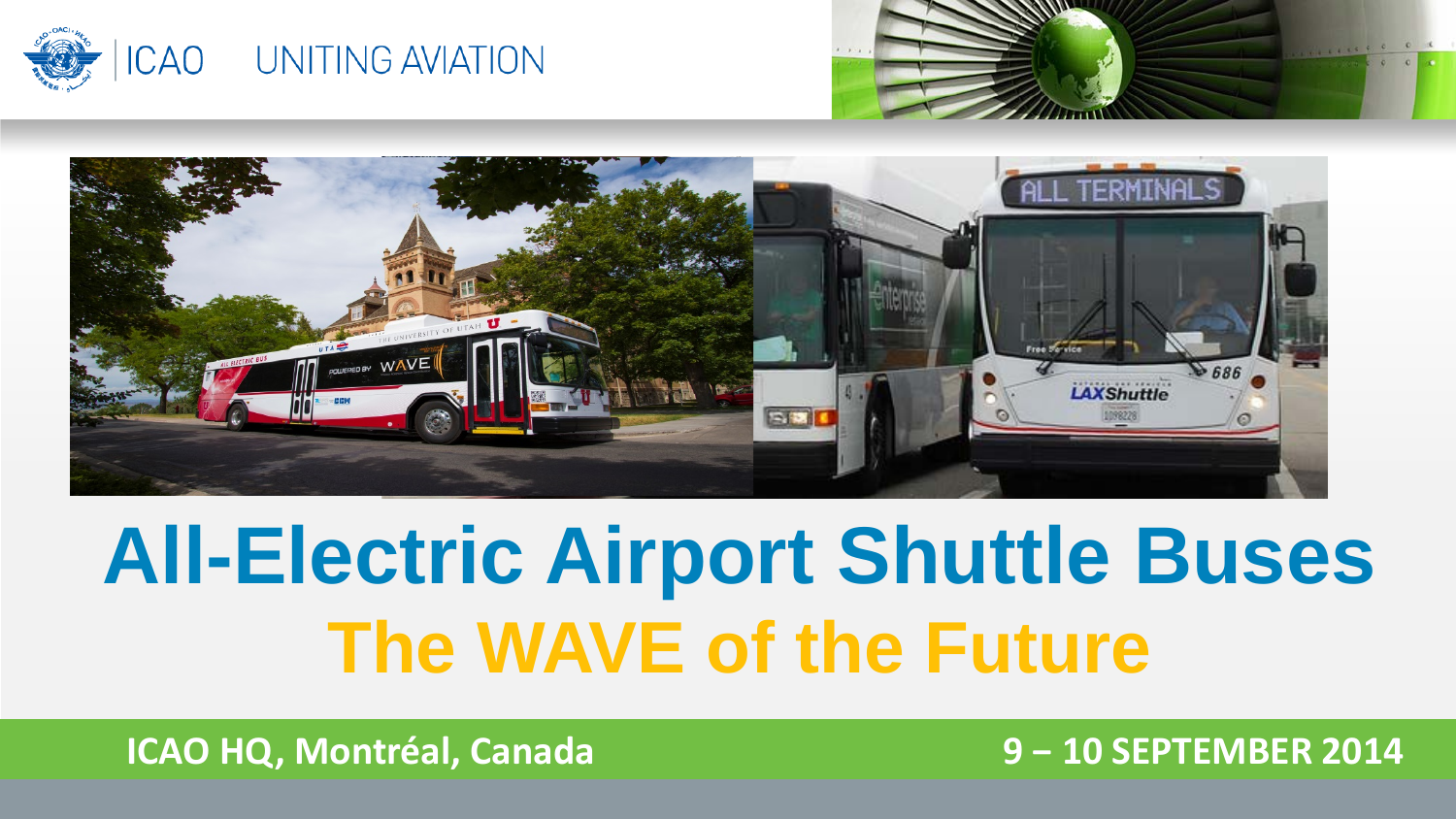



### **All-Electric Buses | A Better User Experience**

#### **Electric vehicles are more comfortable for passengers, drivers & pedestrians on the street**

- Quite and smooth operation
- Clean and odor-free
- No soot stains on bus or building
- Creates pedestrian friendly urban environment conducive to outdoor cafés, public spaces, and community events

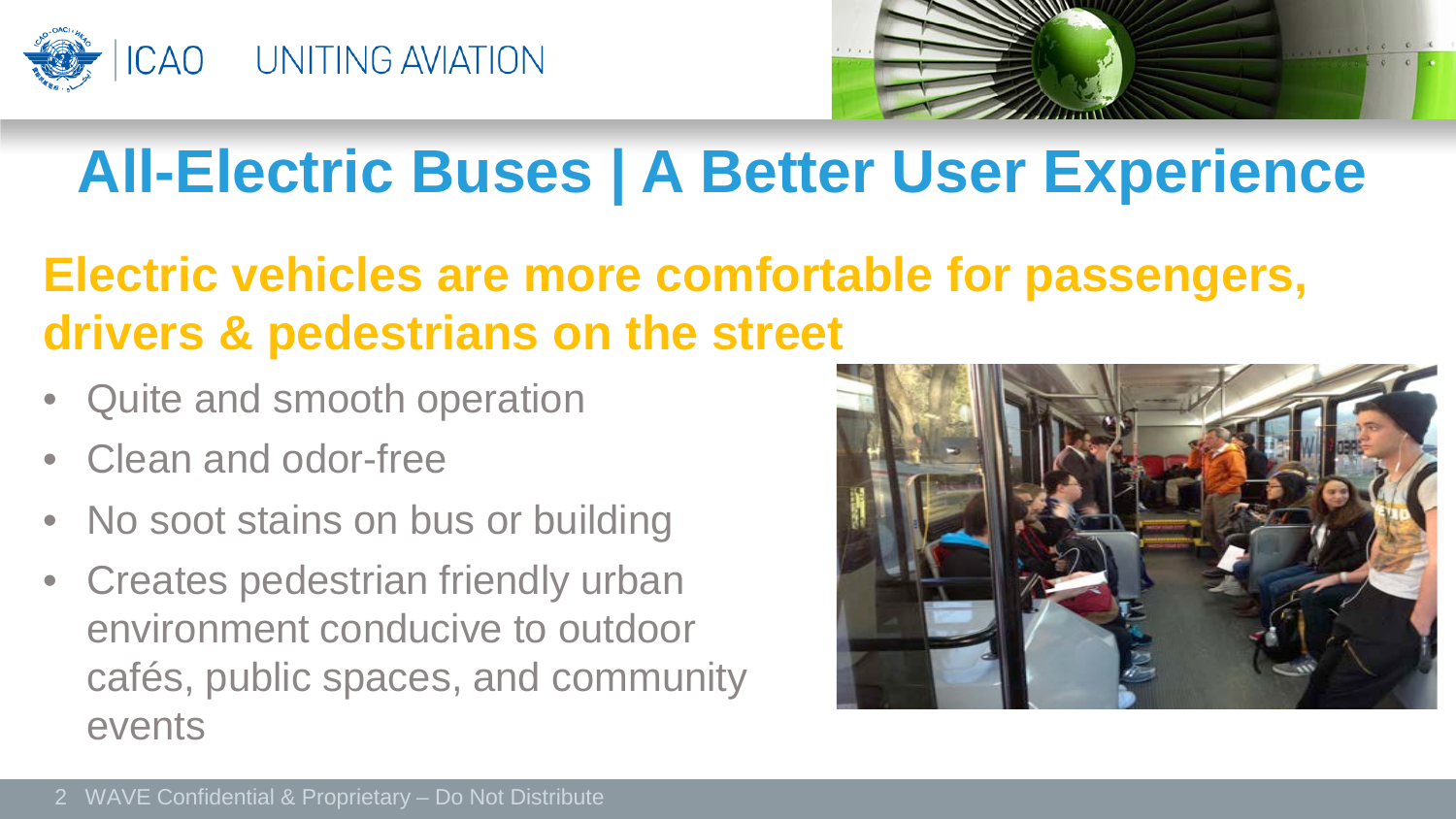



### **All-Electric Buses | Lower Maintenance**

### **Costs**

**internal combustion engine vibration vibration vibration simplicity** 

**transmission overhauls wear and tear**

**oil leaks**



**fluid changes breakable moving parts fuel filters brake repair (regenerative)**

#### **No Less More**

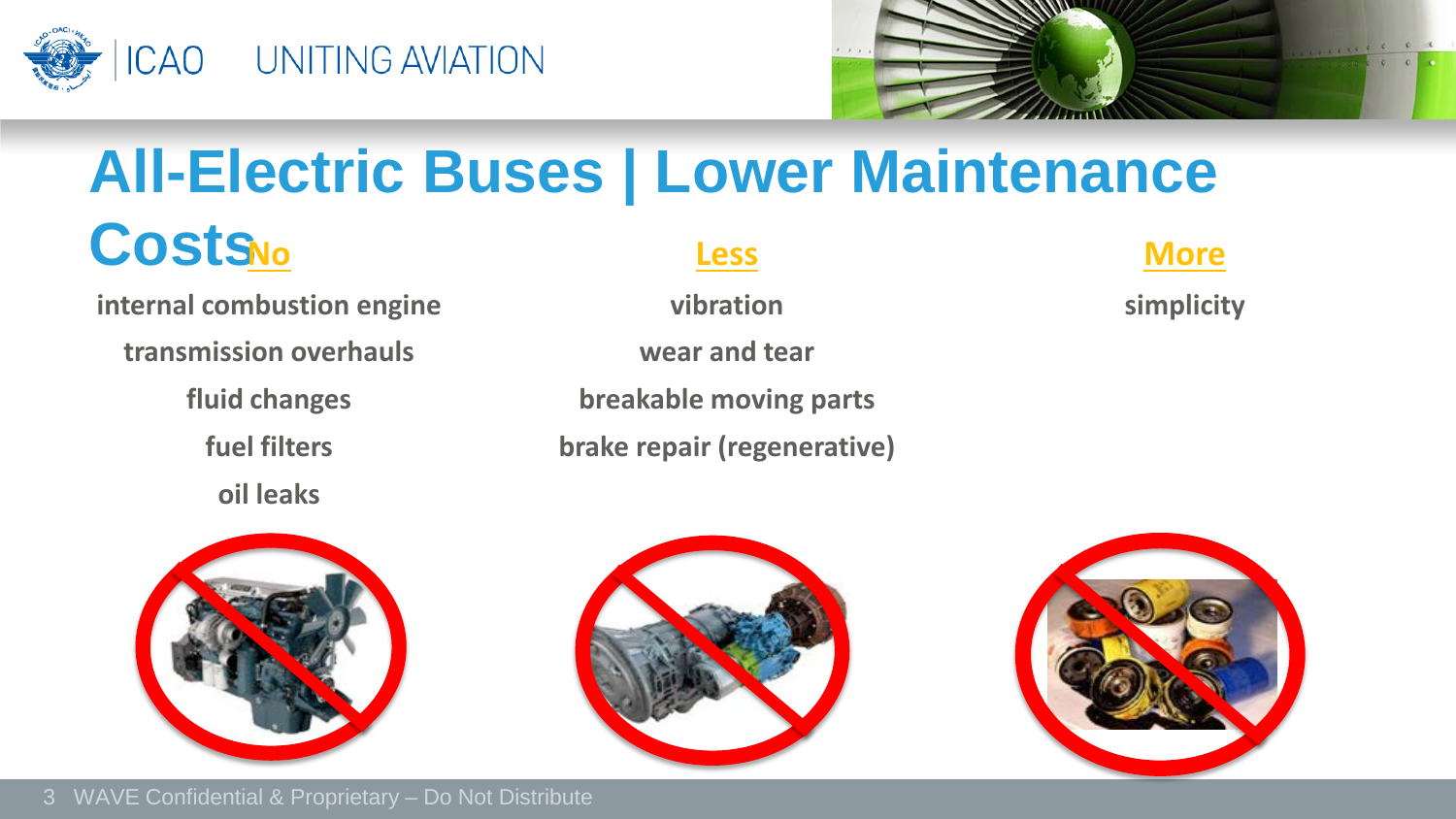



## **All-Electric Buses | Environmental**  Excellence<sub>s</sub> have no emissions

- Zero carbon dioxide  $(CO_2)$ , nitrogen oxide  $(NO_x)$ , sulfur dioxide  $(SO_2)$ , and particulate matter (PM) emissions
- Excellent contribution to sustainability goals
- Electric buses are one of the few opportunities airports have for eliminating a substantial component of their emissions inventory

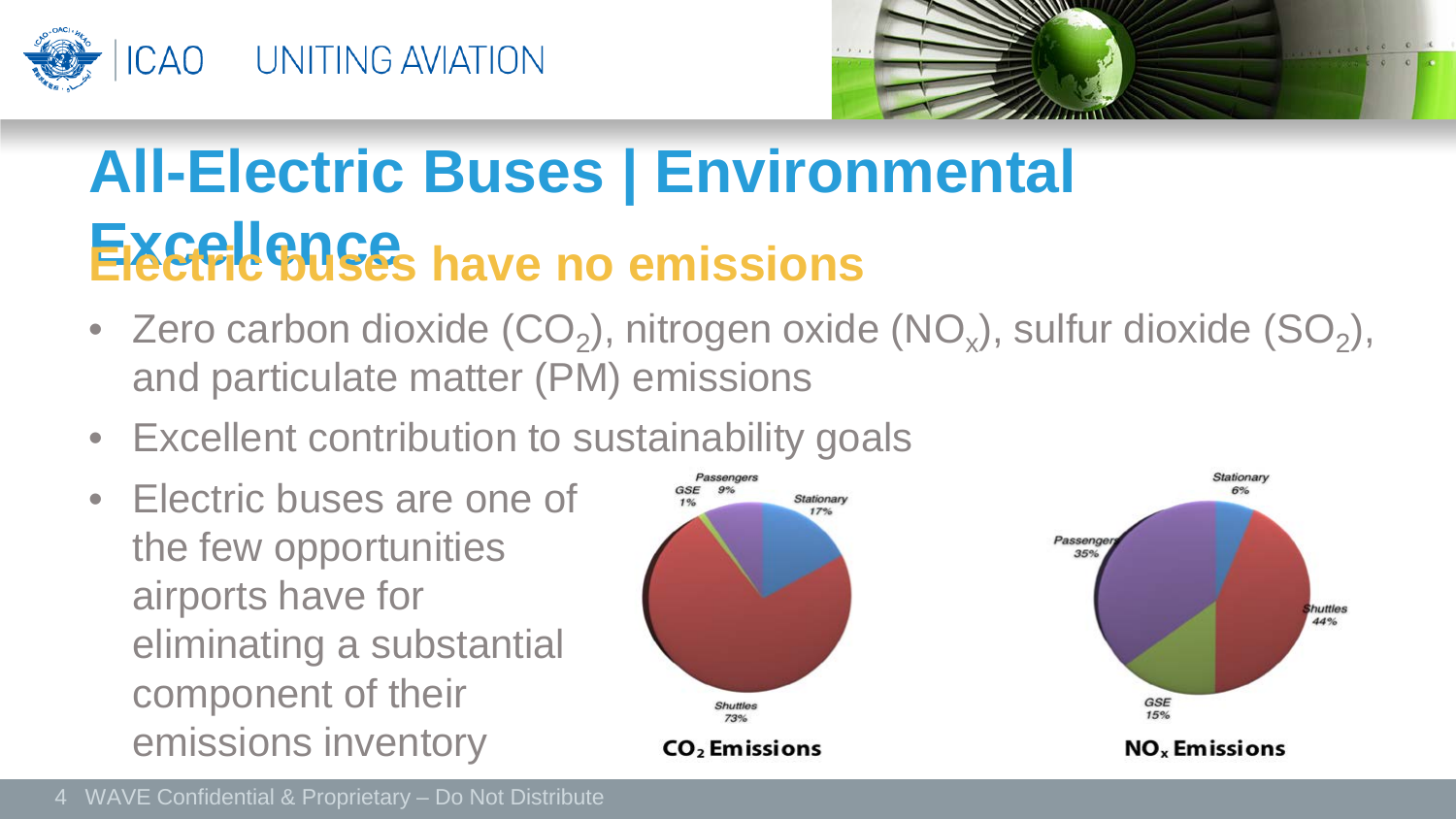



### **All-Electric Buses | Lowest Operating Costs**

### **Operating costs are lower than other options**

- Overall maintenance about one third less than diesel buses
- Fuel costs are at least 50% lower
	- Electricity \$0.41/mile (based on \$0.12/kWh)
	- Diesel \$0.90/mile (based on \$3.89/gal)
	- CNG \$0.91/mile (based on \$2.50/gal)
- Lower maintenance cost even with full battery replacement in year 6-7

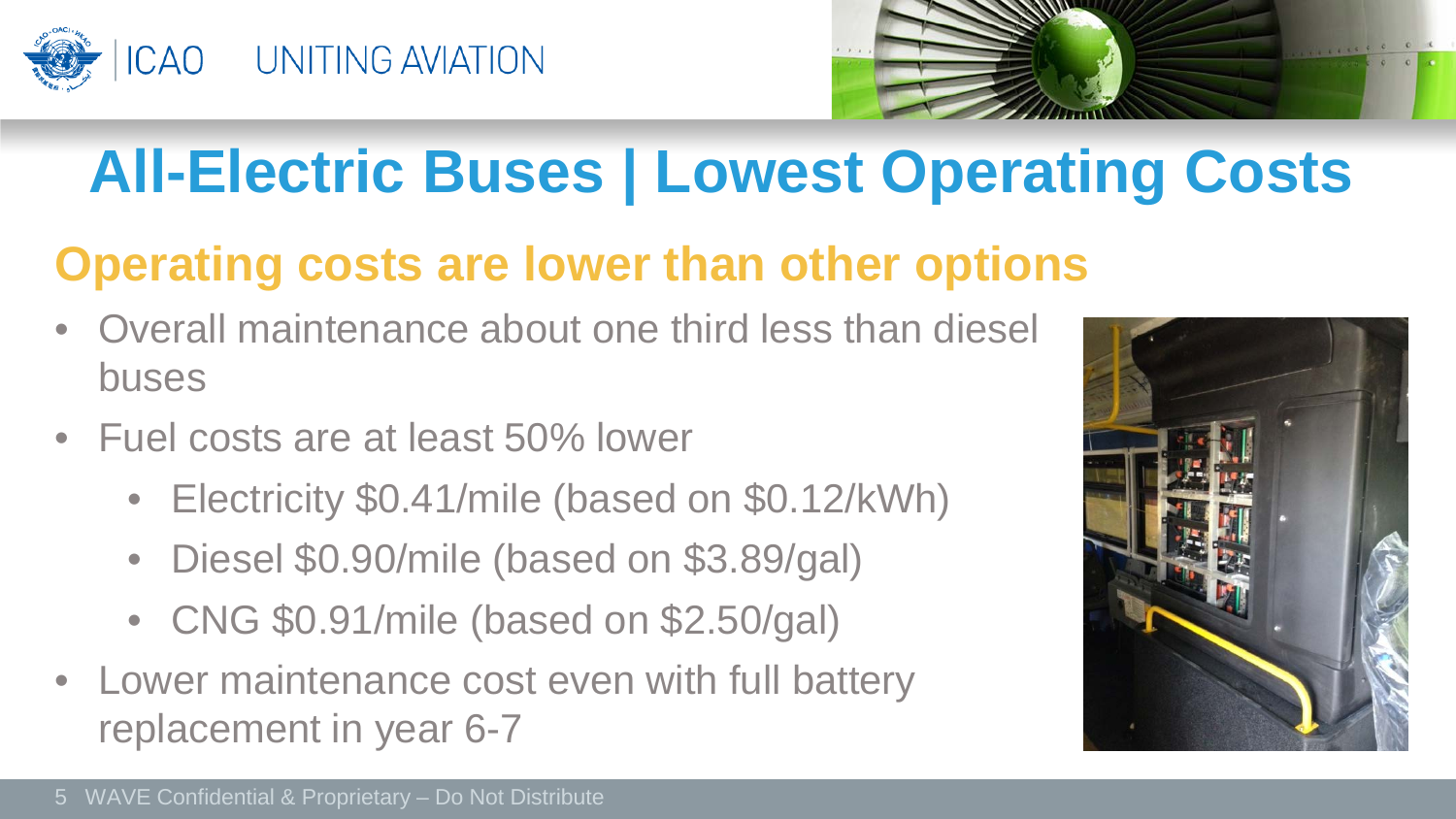



### **All-Electric Buses | Readily Available**



#### **40 foot electric buses are commercially available**

- At least 7 OEM vendors offer new electric buses
- Existing bus fleet can be remanufactured to new condition with electric power train
- All-electric buses are suitable for essentially all airport shuttle services

### **Most commonly expressed reservations**

- Electric buses do not have suitable range for 24/7 airport operations
- Electric buses are too expensive

6 WAVE Confidential & Proprietary – Do Not Distribute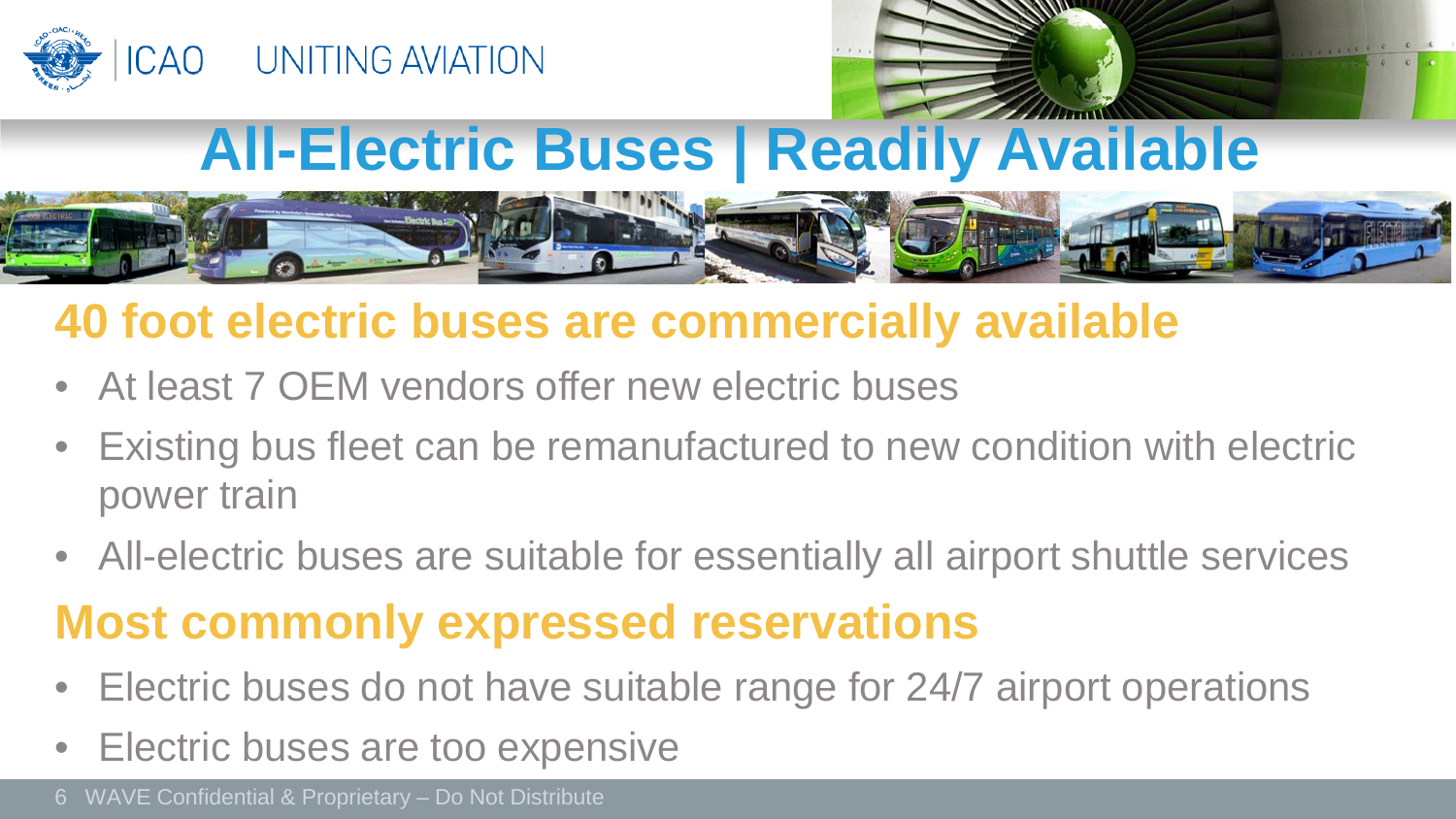



### **Solution | Wireless Advanced Vehicle Electrification**





#### **Electric Grid Wireless Charger Vehicle**

#### **WAVE Technology:**

- $\boxtimes$  Safe charging through road and all-weather conditions
- $\boxtimes$  Simple and cost effective
- $\boxtimes$  Smaller battery packs and unlimited range
- $\boxtimes$  Batteries charged "on the go" throughout route
- $\boxtimes$  No cables or overhead wires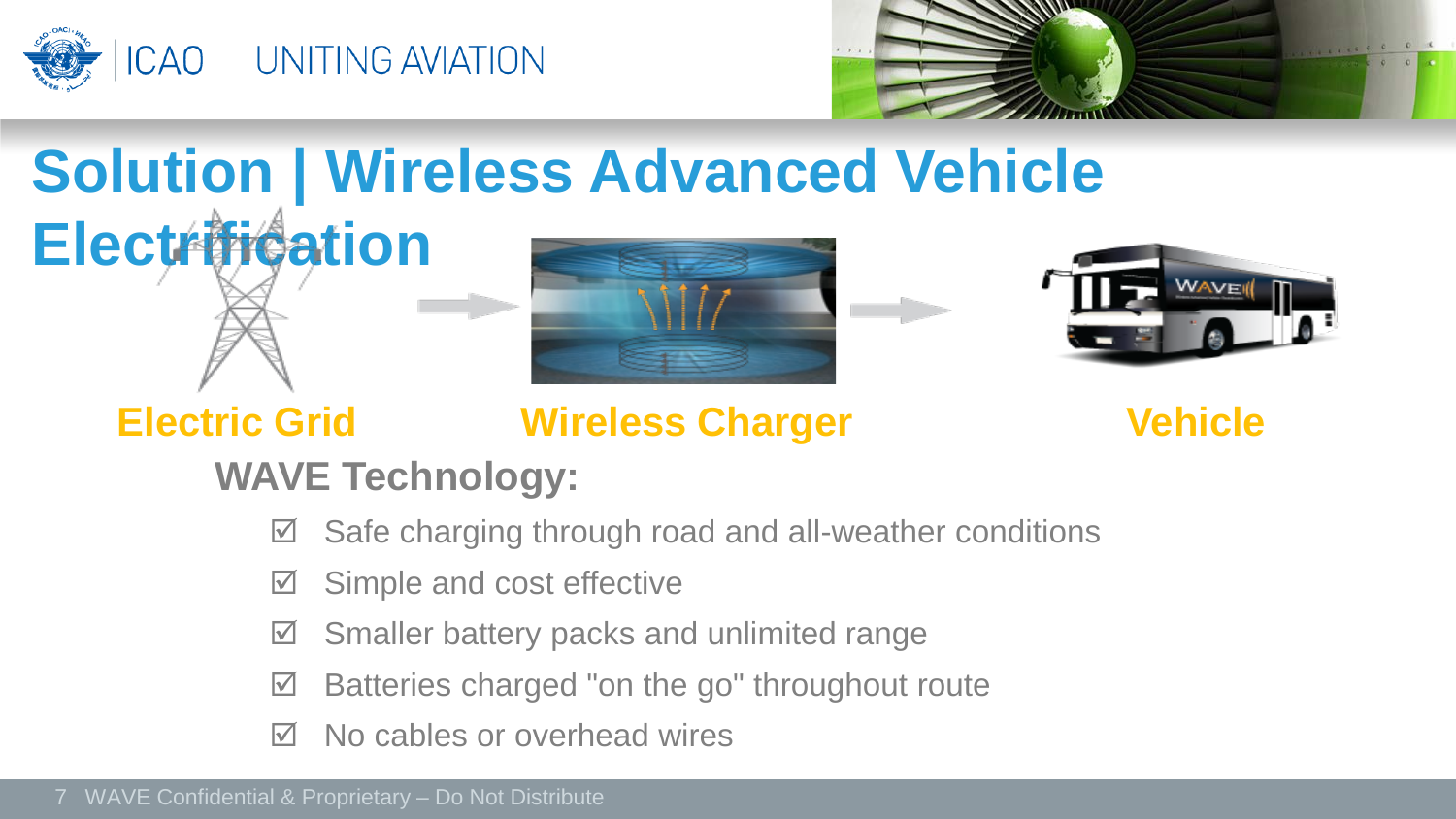



### **An Elegant Solution | Minimal Infrastructure**

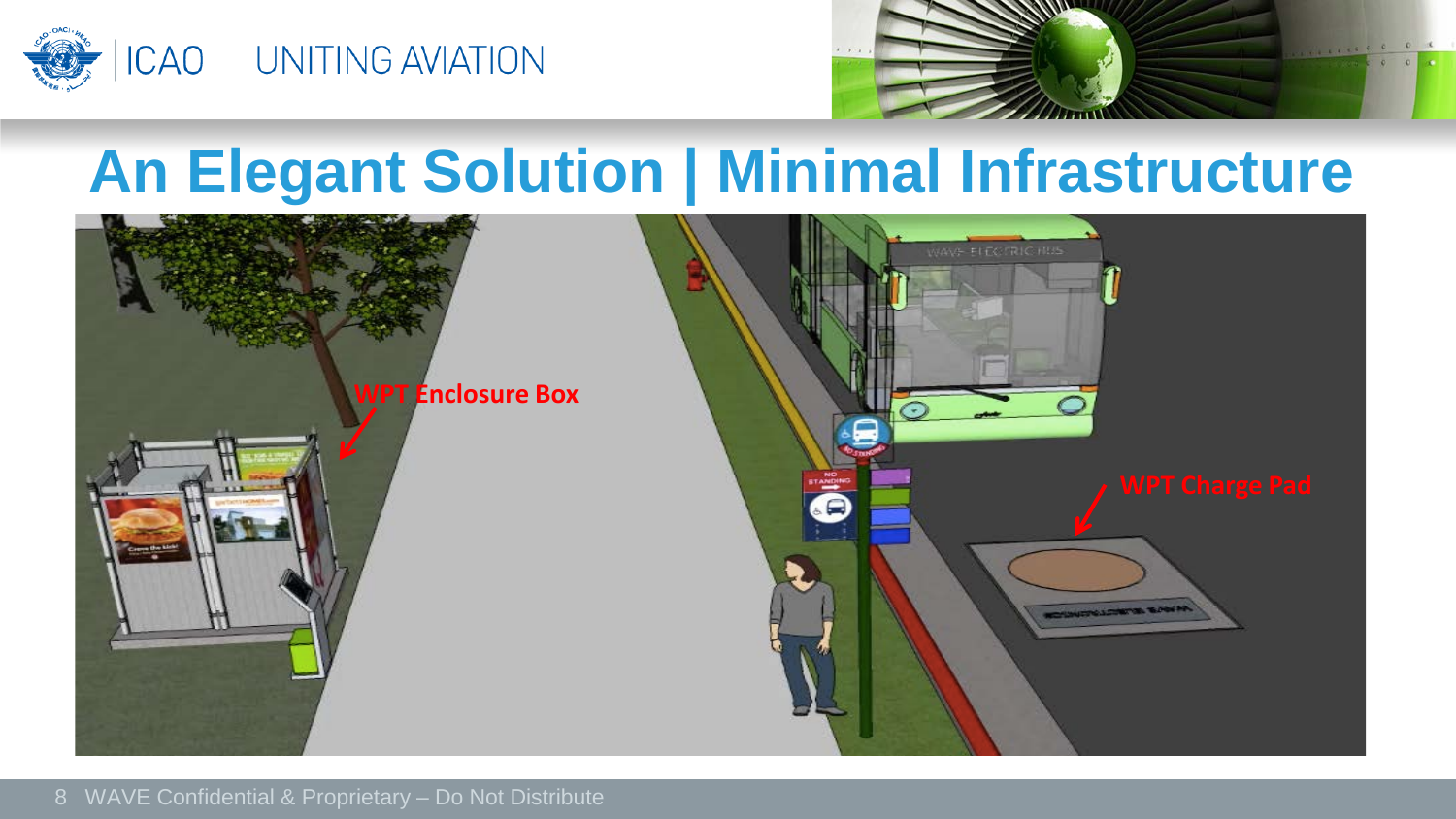



### **WAVE's Wireless Charging | The**

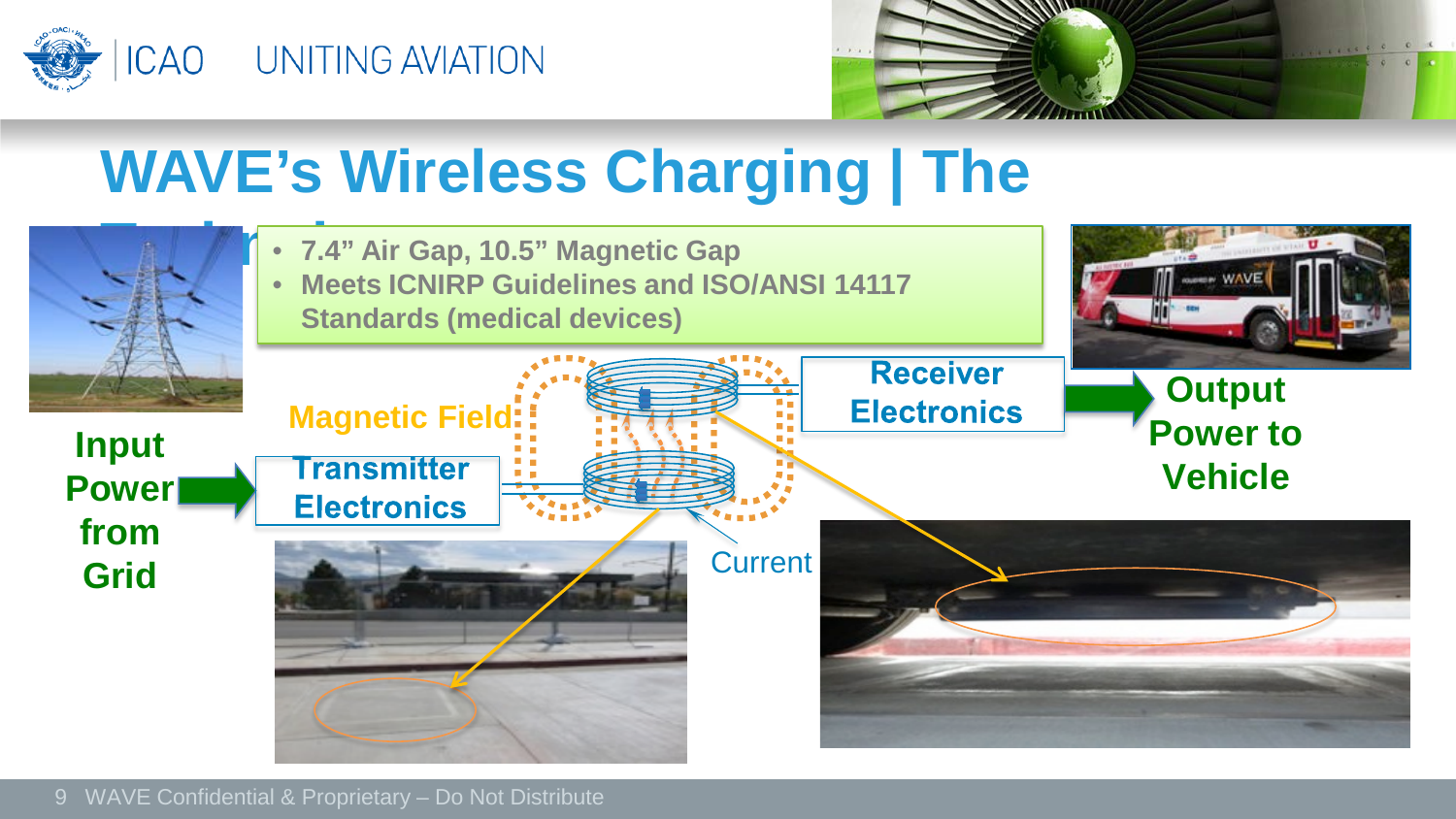



### **All-Electric Buses | Range Limitations**

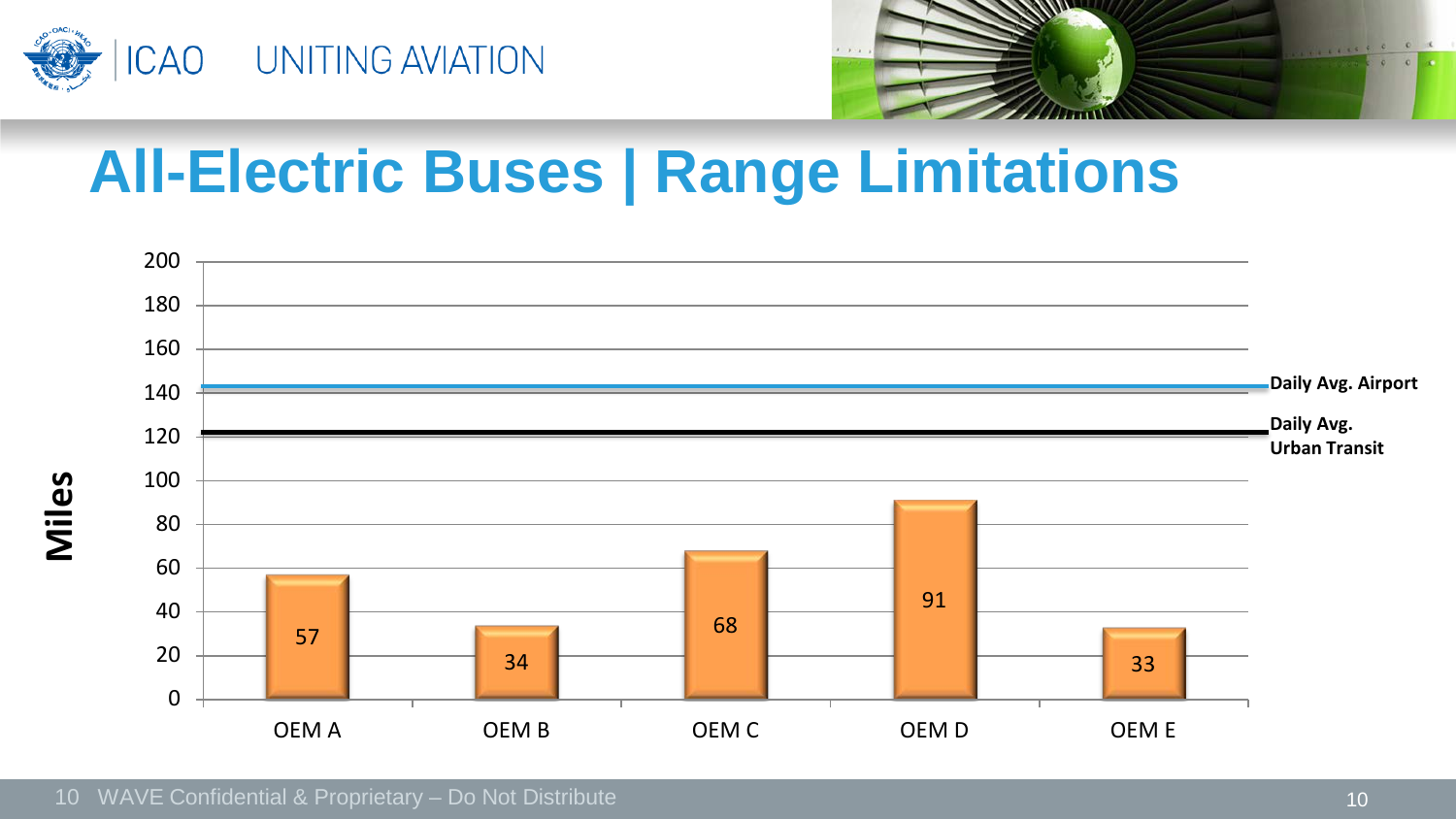



### **All-Electric Buses | WAVE Range Extension**

![](_page_10_Figure_3.jpeg)

11 WAVE Confidential & Proprietary – Do Not Distribute 11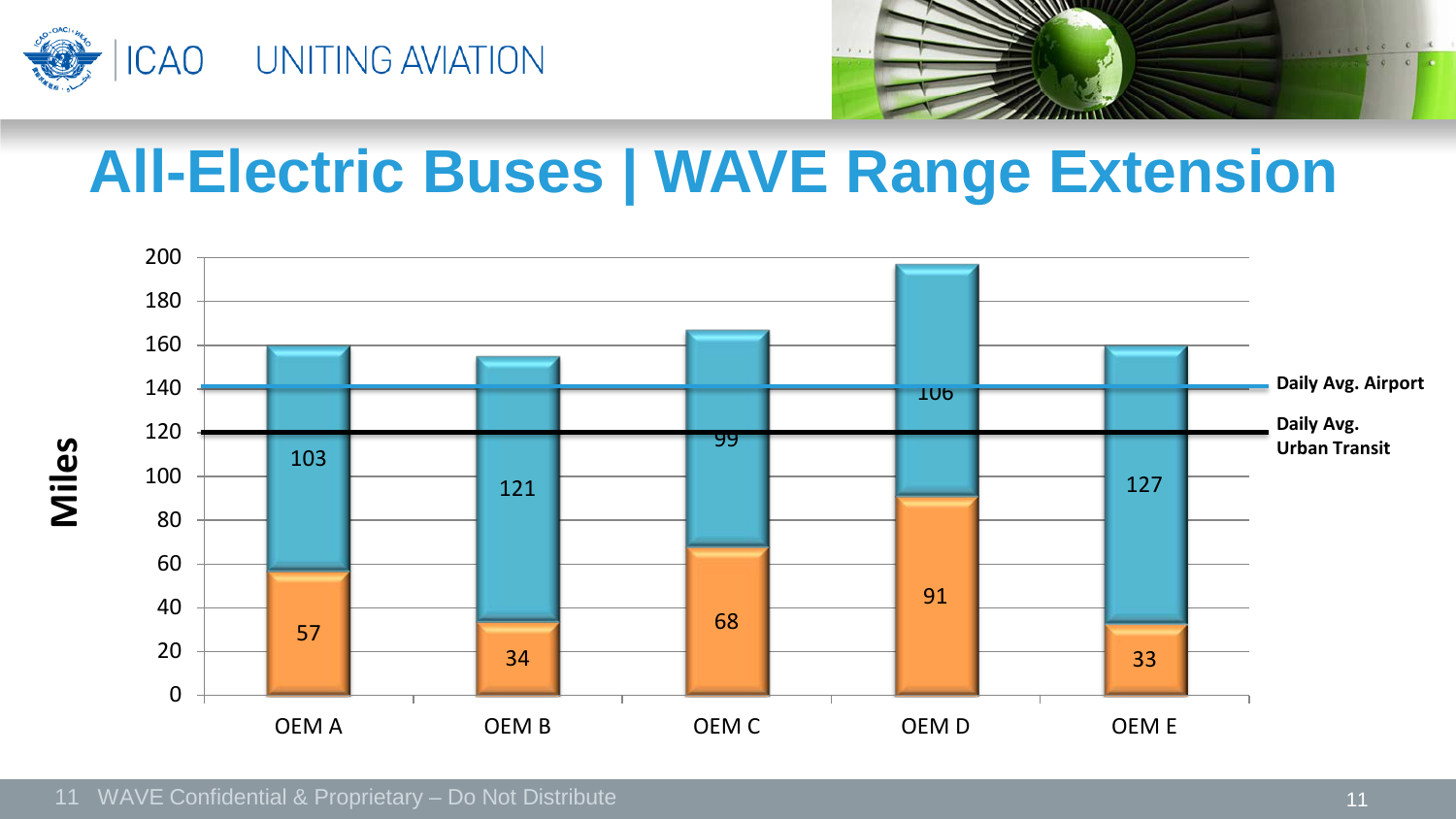![](_page_11_Picture_0.jpeg)

![](_page_11_Picture_1.jpeg)

### **Inductive Charging | Less Battery, Extended Range**

#### **Pounds of Battery Required for 130 Mile Route Weight difference =**

![](_page_11_Figure_4.jpeg)

**weight of 45 passengers**

![](_page_11_Figure_6.jpeg)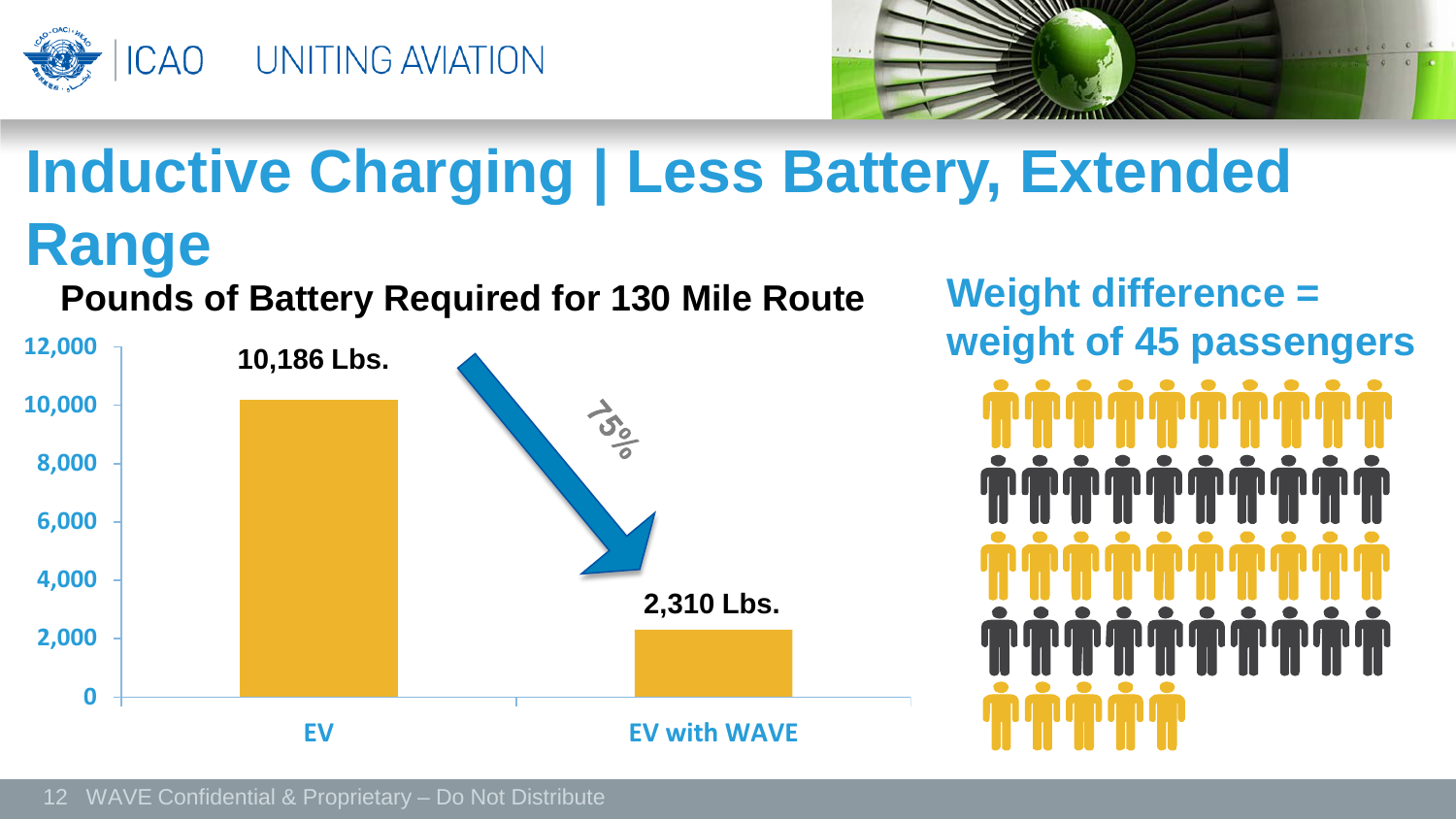![](_page_12_Picture_0.jpeg)

![](_page_12_Picture_1.jpeg)

### **All-Electric Buses | Lowest Cost of Electric bushingcycle costs are lower than conventional**

![](_page_12_Figure_3.jpeg)

13 WAVE Confidential & Proprietary – Do Not Distribute